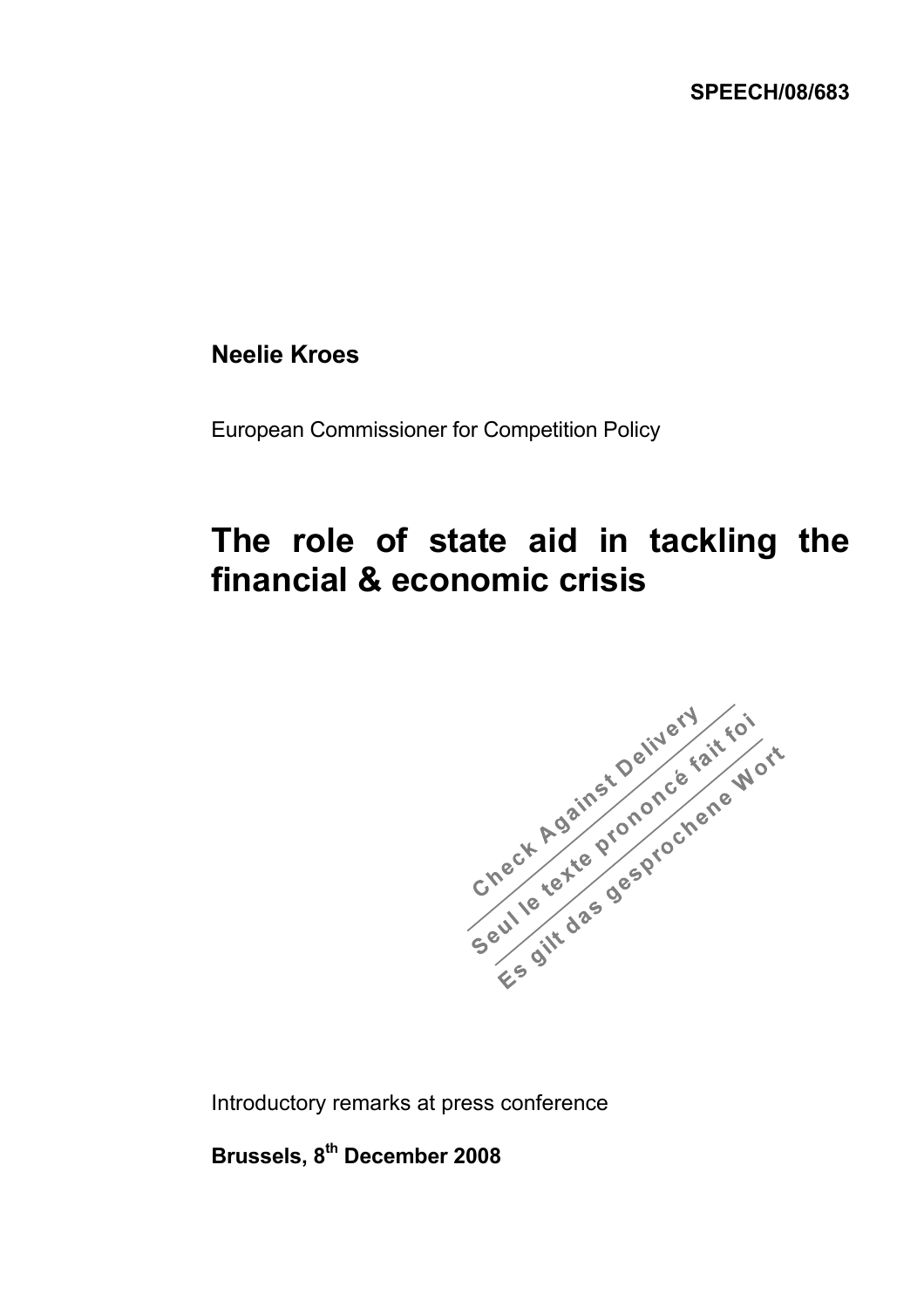Ladies and Gentlemen,

I am going to speak to you today concerning state aid policy in the context of the current financial crisis and economic slowdown. My message is very simple – by applying the EU's state aid policy and working together with Member States, the European Commission is determined to ensure that fewer jobs are lost and that the recession is shorter and shallower than it would otherwise be.

In the context of the financial crisis and the recession, together we shall stand or divided we shall fall. Let me be crystal clear – the European Commission is determined to work with Member States to ensure that we do not end up with an "I'm alright Jack Europe" or to put it another way "l'Europe de chacun pour soi".

The best way to limit job losses and economic damage is to maintain the integrity of Europe's Single Market through, amongst other things, the application of the EU's state aid policy.

The EU's state aid policy is the ideal framework for ensuring effective coordination of Member States policies to counter the financial crisis and to tackle the recession. By applying the EU's state aid policy and working together with Member States we will ensure that by solving one problem we do not create new problems – that one Member States' problems are not exported to other Member States provoking a downward spiral of retaliatory measures.

There is no question of a one-size-fits-all approach because each Member State's authorities are best placed to judge which measures are best suited to its own circumstances and way of doing things. What we are talking about is coordination of Member States' measures within the framework of the EU's state aid policy.

I am here today to announce that the European Commission has adopted a new State aid Communication on the recapitalisation of banks in the current crisis. This document will complement the guidance already adopted on 13 October on the rescue of banks in the current crisis. This document corresponds to a new stage of our collaboration with Member States and of our joint learning-by-doing.

Following the Commission's adoption of the guidance on recapitalisation of banks, I can announce you that the Commission will adopt the French recapitalisation scheme today, and that it will shortly approve the Austrian scheme. I also expect that Germany will be requesting an adjustment of their national scheme, which should accommodate an agreed solution as regards Commerzbank.

I also would like to announce that the Commission will shortly adopt a new framework of State aid measures that will complement the package already delivered by State aid reform in the last three years, to support growth through the recession period.

First, let me say a few words on the recapitalisation paper, just adopted. Some weeks ago, the main focus of recapitalisation by Member States was about saving distressed banks from difficult market conditions and risk of insolvency. This is what happened for instance in the case of Fortis and Dexia. Just a few weeks ago, there was a very real risk that the world financial system faced collapse. Swift, coordinated action saw off the immediate threat. Rapid and effective intervention by national governments stabilised the financial system. Slowly but surely, the measures start working. The guarantee schemes are re-starting the inter-bank market and the banks are absorbing the losses linked for instance to structured products through their recapitalised balance sheet.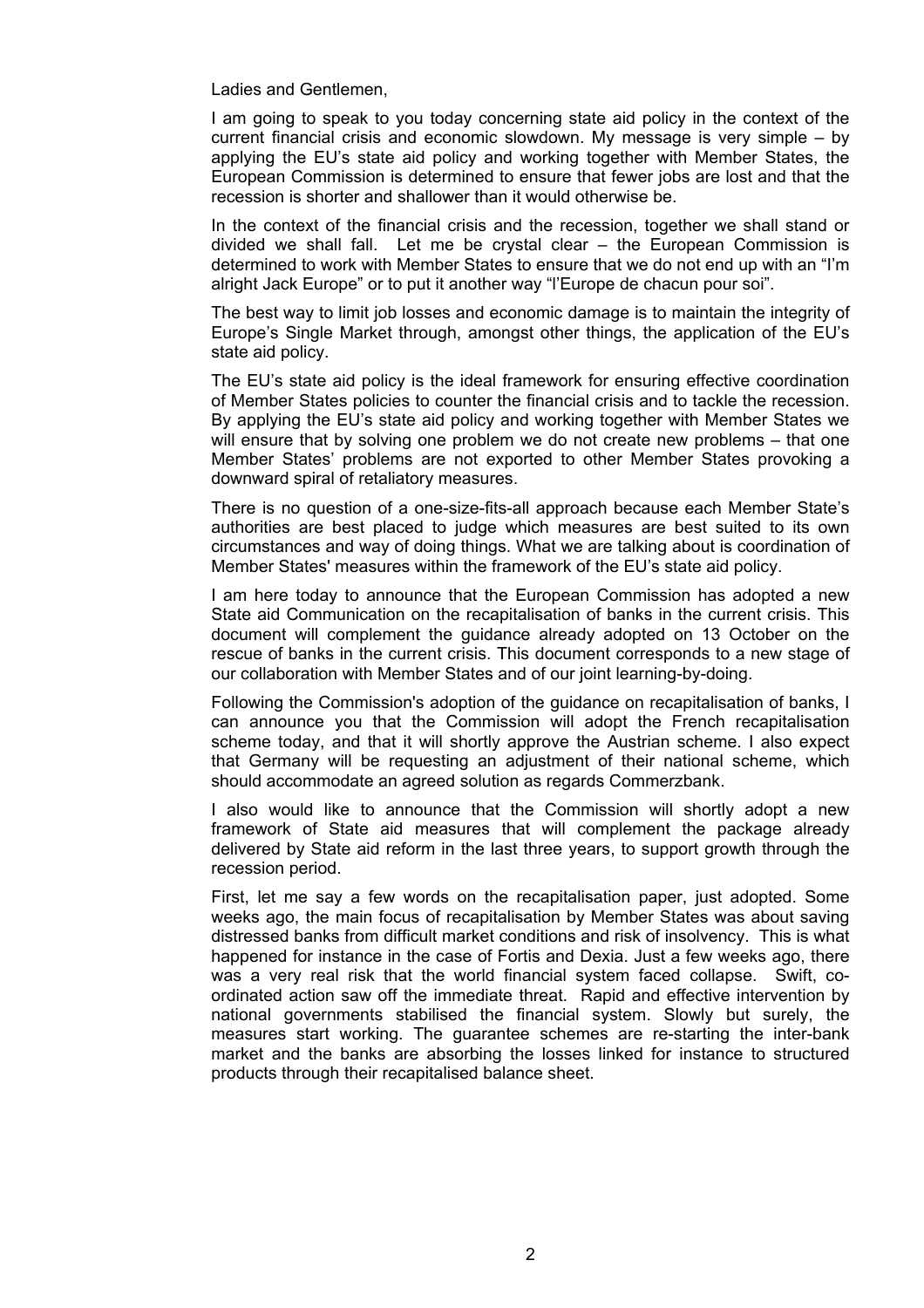But this crisis is a fast moving beast. In the last weeks, the target has moved to the real economy. President Barroso's European Recovery Plan, which has won broad support from Member States, is a major step forward. In this crisis, we have moved beyond needing to shore up the banks. Now, financially sound banks may need state capital not to survive, but to provide enough loans to companies in the rest of the economy. State recapitalisation can be an alternative to de-leveraging the balance sheets of the banks.

Where state capital is needed, we also need safeguards.

- Safeguards that ensure the state capital is used to sustain lending to the real economy and not to simply fund banks' expansion plans at the expense of those who get by without state support.
- Safeguards that encourage banks to end their reliance on state support as quickly as possible.
- Safeguards to ensure fair competition between banks, fair competition between Member States, and a fair deal for the people of Europe who, through their taxes, are paying for all of this.

Without these safeguards, not only will state intervention not help, it will make the situation worse.

The new Communication on recapitalisation was not easy to produce. There are not many issues more complex than setting the price of recapitalising a bank. There can be many types of capital, for banks with many different risk profiles. Some recapitalisation schemes may target both banks in need of capital to resist current market conditions and banks not in need of capital. To establish a benchmark, we benefited from discussions with the European Central Bank and with Member States. But most importantly, we stayed true to our guiding principles, to make sure that whenever State aid is used, it is really to serve financial stability and not to distort competition.

Secondly, I would like to say a few words about on-going cases. Over the last 10 weeks, the European Commission and the Member States have been working closely together and at rapid pace on a range of problems related to the financial crisis. We have had long days, short nights and no week-ends. Hundreds of billions of euros have been pledged by Member States to the banking sector. More than 20 decisions were taken by the Commission, approving these schemes. We have all learned a lot, and improved the design of the measures very much through a trialand-error process.

Some negative publicity was made last week, which I found unfair. The Commission is not an army of bureaucrats trying to annoy Member States. We are a lean organisation –less than 50 experts are actually dealing with the banking cases- and most importantly, we are a partner, not an obstacle. We are engaged in a pro-active process, to help Member States design their State aid schemes for banks in the best way, making sure that the national interest is in line with the European interest, so that the Internal Market, our most precious asset in these times of crisis, is preserved.